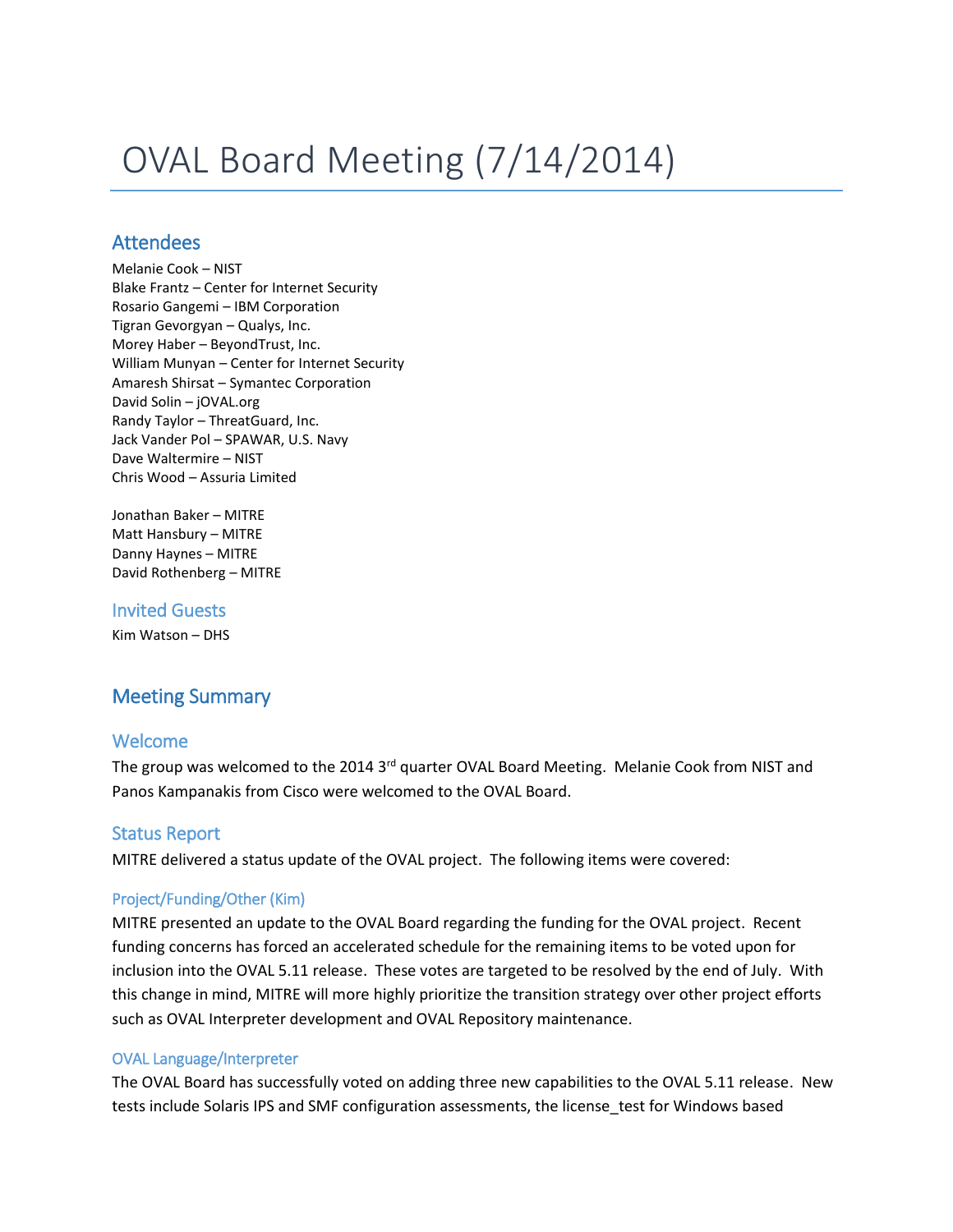platforms, as well as the new Android platform. The Android platform is based on generic Android but has the potential for additional vendor-specific features to be included in the future.

Over the next few weeks, there will be a more rapid pace to the voting process on issues previously discussed. Some of the tests yet to be voted upon include the system\_test, ini\_test, Cisco IOS updates, userrights test, and the sql511 test. In addition, several new platforms under consideration include Apple's iOS, Cisco's IOS-XE and ASA, NETCONF, and Juniper JunOS.

Lastly, the Board has already been notified for three new Board prospects. These three individuals include Evani Prasad (Hewlett-Packard), Chandan M C (Hewlett-Packard) who has been active with the OVAL Repository, and Adam Montville (Tripwire Inc.) who is a former Board member.

The OVAL Interpreter reference implementation has not seen a new official release, but still benefits from several improvements. Four new probes have been implemented for the Mac platform. Additionally, multiple bug fixes brings the Interpreter into a greater alignment with the OVAL Specification. The new probes and bug fixes will be available in the next release.

#### OVAL Repository

At the time of the call, the number of Definitions within the OVAL Repository was 22,638. The OVAL Repository Top Contributor designation was awarded to ALTX-SOFT, Hewlett-Packard, and SecPod Technologies for their numerous contributions.

#### OVAL Adoption

#### *Official OVAL Adopters*

Tripwire for their Tripwire Enterprise product

#### *Declarations*

New Net Technologies for their NNT Change Tracker Enterprise product

## SACM Information Model

Dave Waltermire of NIST and Kim Watson of DHS submitted an informational model draft to the SACM working group on July 3<sup>rd</sup>. This informational model draft covers topics of managing endpoints, software, configurations, and vulnerabilities. The model outlines the problem scope, required elements, discusses related work, and documents what needs to be done. Kim would like to include this work within DHS's CDM program and therefore hopes that by continuing to grow this work out of existing efforts there will not be a pause in progress.

Open questions that remain for MITRE and the Board relate to usage of the OVAL Repository and whether it meets the needs of the community. She envisioned a situation where MITRE will no longer be paid to process content submissions and instead transition the Repository to an interested party within the next three months. To address other concerns, Kim encouraged others to attend related workshops and IETF meetings to provide industry perspective. Proper representation is of the utmost importance. Also announced was the Security Automation workshop in MITRE McLean on August 26-28.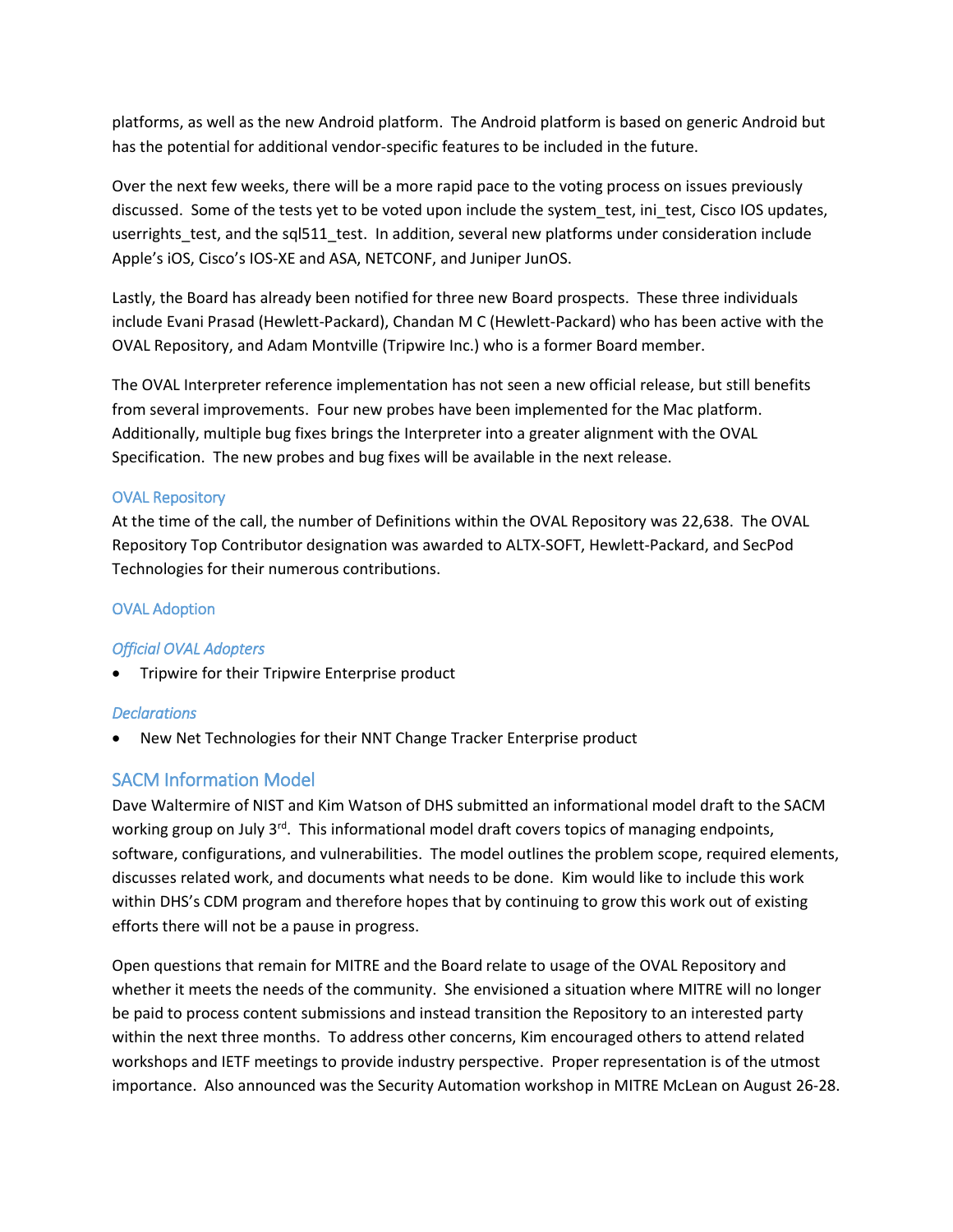One OVAL Board member asked about the drivers that prompted Dave Waltermire and Kim Watson to submit the information model to the IETF. Dave explained how his primary driver was to get the business requirements and relate them back to the SACM use cases. Kim explained how her primary driver was to develop something that could be used from the abstract concepts that have been discussed in the SACM WG to identify what is needed, processes, and addressing interoperability challenges building off the communities 10+ years of experience so that they do not have to start from scratch.

Dave also expressed how he saw the SACM Information Model for Endpoint Assessment as complementary to SACM Information Model Based on Trusted Network Connect (TNC) where the Endpoint Assessment model focuses more on data formats and the TNC model focuses more on data exchange and interoperability.

## Unofficial Extensions in OVAL

Following the  $1<sup>st</sup>$  quarter OVAL Board call, MITRE spent time revising the concept of separating the versioning of the core and platform extension schemas. An email detailing the new plan was sent to the OVAL Board and took into consideration all feedback provided by Board members. As the versioning policy is currently defined, there is one version for the Language as a whole. This becomes an issue when much of the core schemas remain consistent while platforms undergo changes more frequently. It also complicated claims of support when one version tied together all platform extensions.

The new proposal will utilize two version identifiers to track advancements in the Language. One version identifier will represent the core schemas and elements, while a second version identifier will represent the individual platform extensions. One suggestion taken from the  $1<sup>st</sup>$  quarter Board call was to prefix the platform version values with the core version value. Similar to the current practice, there would be a major, minor, and optional update portion for both core and platform identifiers. As an example, one would see a version similar to Windows 5.11.0:1.0" for a platform version rather than "Windows 5.11". Bundles of core and platform extensions would be optionally provided, outside of OVAL, in a "rolled up" package to contain a snapshot in time for purposes such as SCAP Validation testing. One OVAL Board member explained how they like the level of granularity presented in the proposal.

The concept for what was defined as core schema and what fell into platform extensions was outlined in the appendices of the proposal document. There was a minor debate about the inclusion datatypes in the core versus in the platform extensions. This needs to be examined further as datatypes transcend platforms extensions as the ind-def:variable\_test allows for the use of all datatypes.

One Board member raised the question of future impacts for such a proposal, wondering how it would affect content maintenance. It would not be ideal to modify content every version change. MITRE noted that the core does not often change and thus would be likely limited to platform revisions. There are methods that exist to ensure that content being offered is done so at the minimally supported schema version to maximize support. This principle of least versioning, currently implemented in the Repository would apply towards platform extension versions in a similar manner. The same Board